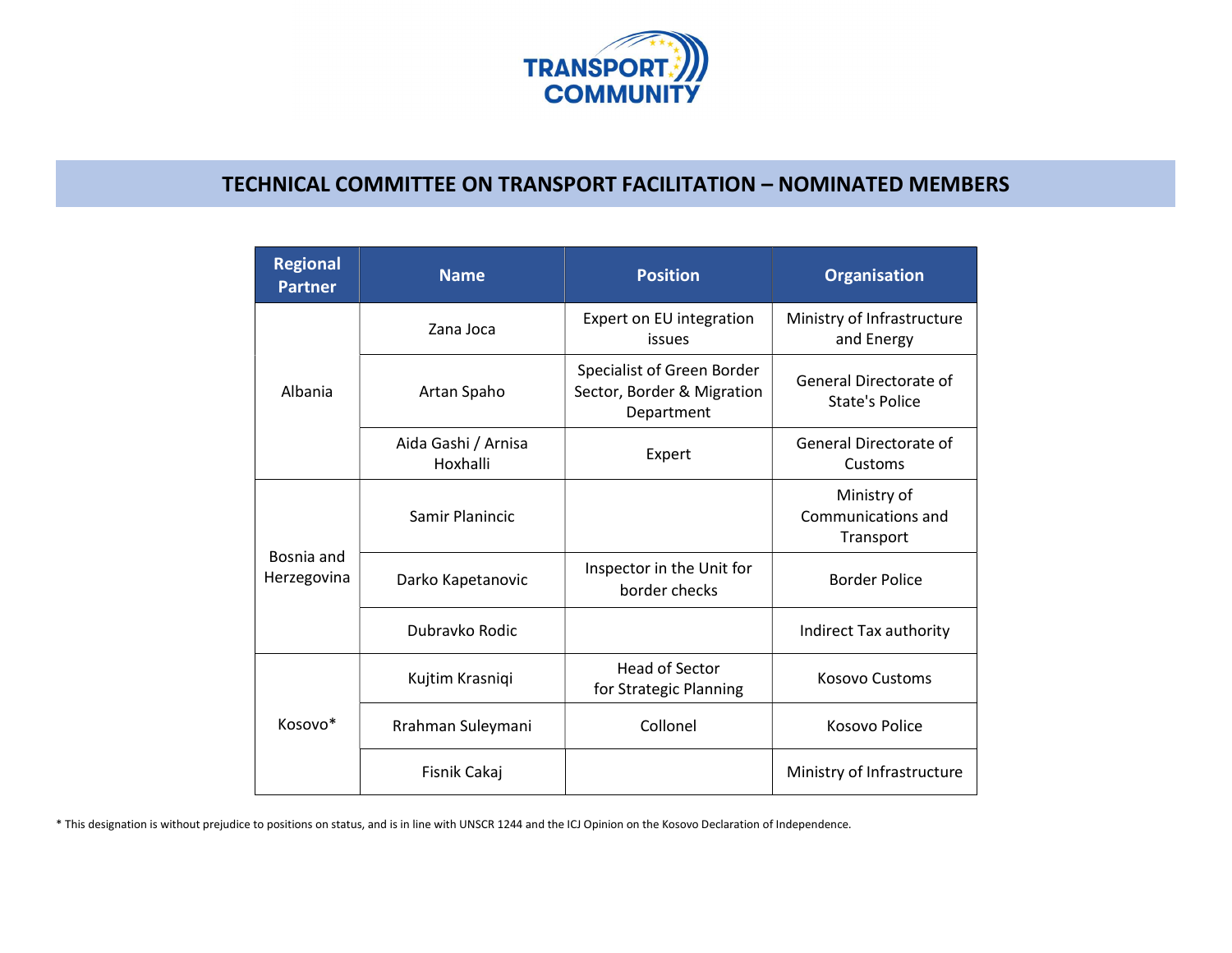

| <b>North</b><br>Macedonia | Goran Temovski                        | Advisor in Unit for<br>negotiations                                        | Ministry of Transport and<br>Communications                  |
|---------------------------|---------------------------------------|----------------------------------------------------------------------------|--------------------------------------------------------------|
|                           | Jovo Dzuteski / Ilija Janoski         |                                                                            | Customs administration                                       |
|                           | Anita Galevska                        |                                                                            | Ministry of Interior,<br><b>Border Police</b>                |
| Montenegro                | Bojan Radoman                         | Independent Adviser                                                        | Ministry of Capital<br>Investments                           |
|                           | Ana Vulic                             | Independent Advisor                                                        | Customs administration                                       |
|                           | Slavko Vojinovic                      | Head of Unit for border<br>control                                         | <b>Police Administration</b>                                 |
| Serbia                    | Milos Stanojevic / Desimir<br>Desnica | Sector for rail and<br>intermodal transport /<br>Sector for road transport | Ministry of Construction,<br>Transport and<br>Infrastructure |
|                           |                                       |                                                                            |                                                              |
|                           | Olga Protic<br>Gorica Veljovic        |                                                                            | Customs administration                                       |
|                           | Radisa Ristovic                       |                                                                            | <b>Border Police</b>                                         |